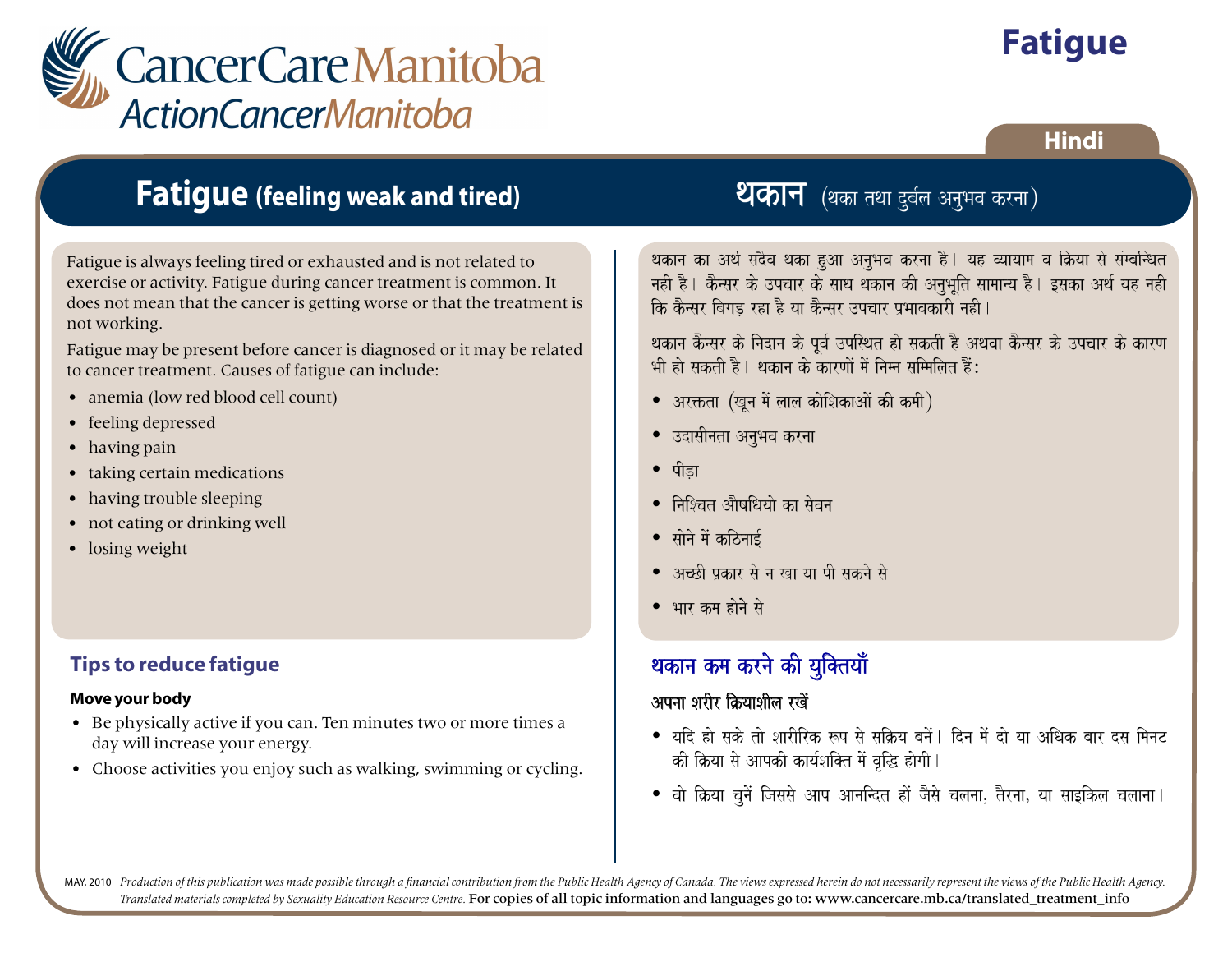

# **Fatigue (feeling weak and tired)**

- Be active when you feel you have the most energy.
- Learn your limits. Do not get overtired.

### **Sleep and rest**

- Rest when you feel tired.
- Nap during the day if you need to. Limit nap time to one hour.
- Try to relax before bedtime. Have a warm bath or sit quietly and listen to music.
- Try to go to bed at the same time.

### **Nutrition**

- Try eating five to six small meals a day instead of three large ones. This provides your body with more energy throughout the day.
- Have foods available that require little preparation such as: frozen meals, canned soup and fish, eggs, cereal bars, crackers, yogurt and pudding cups.
- Drink plenty of fluids such as juice, milk and water.
- Try ready to drink liquid nutritional supplements (e.g. Boost, Ensure).

# **थकान** (थका तथा दुर्वल अनुभव करना)

- $\bullet$  जब आप अधिक्तम कार्यशक्ति अनुभव करें तब सक्रिय बने।
- $\bullet$  अपनी सीमाओं केा जानियें | अत्याधिक न धकें |

### निद्रा एवं आराम

- $\bullet$  जब आप थकान अनुभव करें तो आराम करें |
- $\bullet$  यदि आवश्यकता हो तो दिन में झपकी लें। झपकी का समय एक घंटे तक सीमित  $\vec{v}$ ो ।
- $\bullet$  सोने के समय से पहले शिथिल होने का प्रयास करें। गुनगुने पानी में स्नान करें अथवा शांति से बैठे तथा संगीत सुने।
- $\bullet$  प्रतिदिन एक ही समय पर सोने का प्रयास करें l

### पोषण

- $\bullet$  प्रतिदिन तीन अधिक मात्रा के भोजन के स्थान पर पाँच या छ: छोटी मात्रा वाले भोजन करे। यह आपके शरीर को दिनभर अधिक ऊर्जा पदान करता है।
- $\bullet$  कम समय में तैयार होने वाले खाद्य उपलब्ध रखें जैसे: हिमीभूत (Frozen) भोजन, डिब्बा बंद झोल एवं मछली, अण्डे, भोजन अनाज की पट्टी, पतले बिस्कूट, दही तथा पडिंग ।
- $\bullet$  पर्याप्त पेय पीयें जैसे कि फलों के रस, दृथ, तथा पानी l
- पीने के लिये तैयार तरल पौष्टिक अनुपूरक पीयें (जैसे बुस्ट, एन्शयोर)।

MAY, 2010 Production of this publication was made possible through a financial contribution from the Public Health Agency of Canada. The views expressed herein do not necessarily represent the views of the Public Health Ag *Translated materials completed by Sexuality Education Resource Centre.* For copies of all topic information and languages go to: www.cancercare.mb.ca/translated\_treatment\_info

# **Hindi**